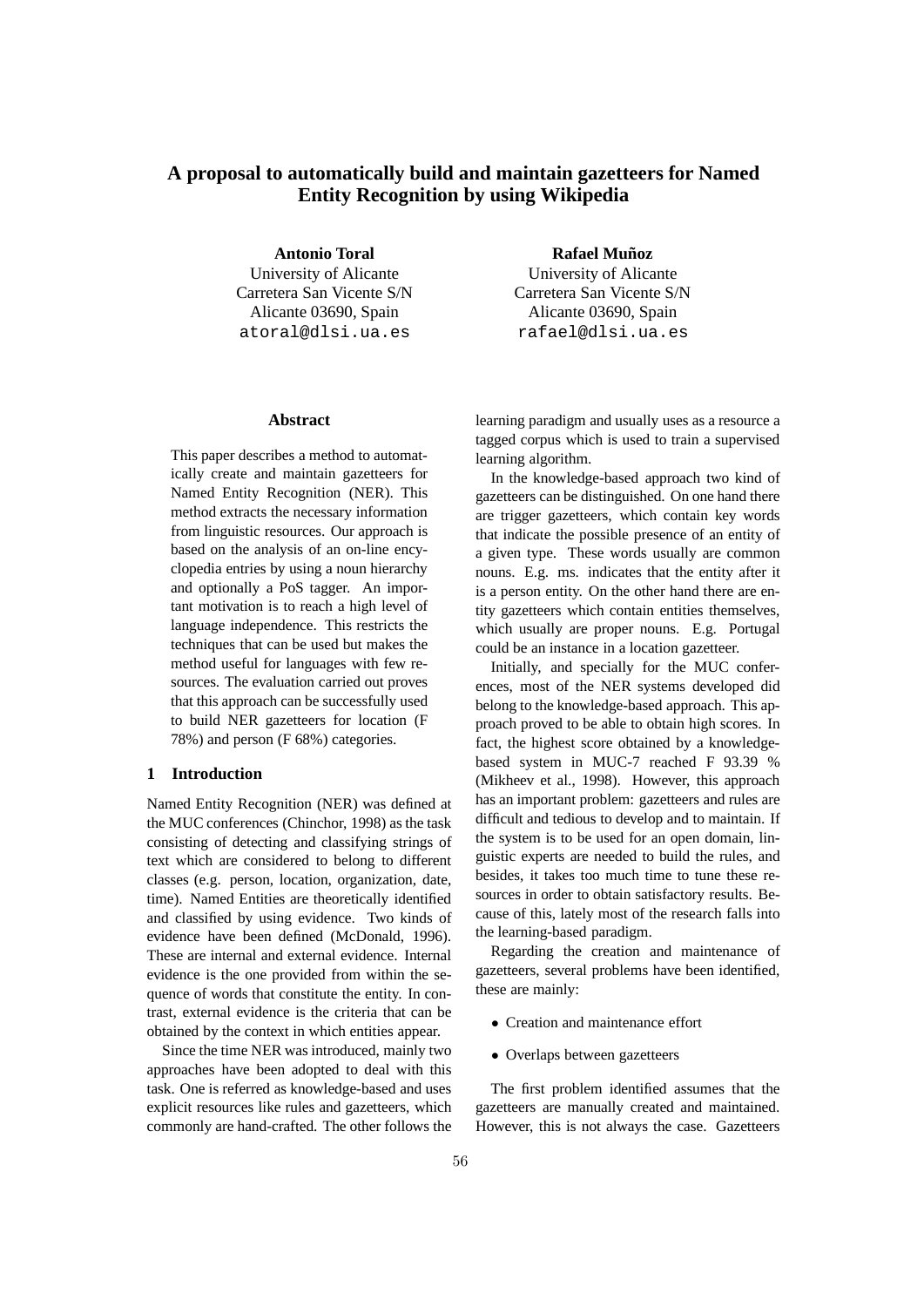could be automatically created and maintained by extracting the necessary information from available linguistic resources, which we think is a promising line of future research.

Several research works have been carried out in this direction. An example of this is a NER system which uses trigger gazetteers automatically extracted from WordNet (Magnini et al., 2002) by using wordnet predicates. The advantage in this case is that the resource used is multilingual and thus, porting it to another language is almost straightforward (Negri and Magnini, 2004).

There is also a work that deals with automatically building location gazetteers from internet texts by applying text mining procedures (Ourioupina, 2002), (Uryupina, 2003). However, this work uses linguistic patterns, and thus is language dependent. The author claims that the approach may successfully be used to create gazetteers for NER.

We agree with (Magnini et al., 2002) that in order to automatically create and maintain trigger gazetteers, using a hierarchy of common nouns is a good approach. Therefore, we want to focus on the automatically creation and maintenance of entity gazetteers. Another reason for this is that the class of common nouns (the ones being triggers) is much more stable than the class of proper names (the ones in entity gazetteers). Because of this, the maintenance of the latter is important as new entities to be taken into account appear. For example, if we refer to presidents, the trigger word used might be 'president' and it is uncommon that the trigger used to refer to them changes over time. On the other hand, the entities being presidents change as new presidents appear and current presidents will disappear.

Our aim is to find a method which allow us to automatically create and maintain entity gazetteers by extracting the necessary information from linguistic resources. An important restriction though, is that we want our method to be as independent of language as possible.

The rest of this paper is structured as follows. In the next section we discuss about our proposal. Section three presents the results we have obtained and some comments about them. Finally, in section four we outline our conclusions and future work.

### **2 Approach**

In this section we present our approach to automatically build and maintain dictionaries of proper nouns. In a nutshell, we analyse the entries of an encyclopedia with the aid of a noun hierarchy. Our motivation is that proper nouns that form entities can be obtained from the entries in an encyclopedia and that some features of their definitions in the encyclopedia can help to classify them into their correct entity category.

The encyclopedia used has been Wikipedia<sup>1</sup>. According to the English version of Wikipedia <sup>2</sup>, Wikipedia is a multi-lingual web-based, freecontent encyclopedia which is updated continuously in a collaborative way. The reasons why we have chosen this encyclopedia are the following:

- It is a big source of information. By December 2005, it has over 2,500,000 definitions. The English version alone has more than 850,000 entries.
- Its content has a free license, meaning that it will always be available for research without restrictions and without needing to acquire any license.
- It is a general knowledge resource. Thus, it can be used to extract information for open domain systems.
- Its data has some degree of formality and structure (e.g. categories) which helps to process it.
- It is a multilingual resource. Thus, if we are able to develop a language independent system, it can be used to create gazetteers for any language for which Wikipedia is available.
- It is continuously updated. This is a very important fact for the maintenance of the gazetteers.

The noun hierarchy used has been the noun hierarchy from WordNet (Miller, 1995). This is a widely used resource for NLP tasks. Although initially being a monolingual resource for the English language, a later project called EuroWordNet (Vossen, 1998), provided wordnet-like hierarchies

<sup>1</sup>http://www.wikipedia.org

<sup>2</sup> http://en.wikipedia.org/wiki/Main Page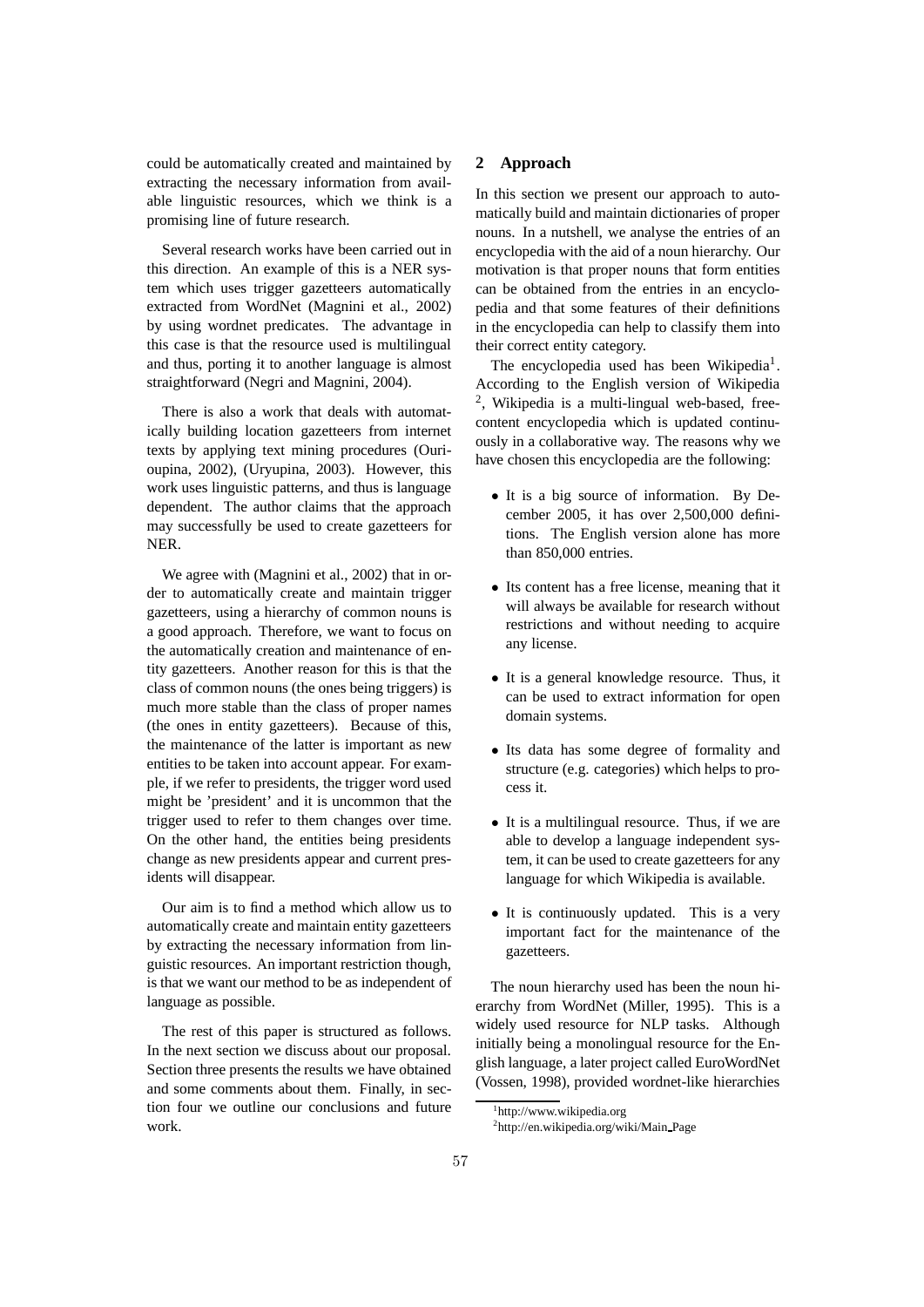for a set of languages of the European Union. Besides, EuroWordNet defines a language independent index called Inter-Lingual-Index (ILI) which allows to establish relations between words in wordnets of different languages. The ILI facilitates also the development of wordnets for other languages.

From this noun hierarchy we consider the nodes (called synsets in WordNet) which in our opinion represent more accurately the different kind of entities we are working with (location, organization and person). For example, we consider the synset 6026 as the corresponding to the entity class Person. This is the information contained in synset number 6026:

```
person, individual, someone,
somebody, mortal,
human, soul -- (a human being;
"there was too much for one person
to do")
```
Given an entry from Wikipedia, a PoS-tagger (Carreras et al., 2004) is applied to the first sentence of its definition. As an example, the first sentence of the entry Portugal in the Simple English Wikipedia<sup>3</sup> is presented here:

```
Portugal portugal NN
is be VBZ
a a DT
country country NN
in in IN
the the DT
south-west south-west NN
of of IN
Europe Europe NP
. . Fp
```
For every noun in a definition we obtain the synset of WordNet that contains its first sense $4$ . We follow the hyperonymy branch of this synset until we arrive to a synset we have considered belonging to an entity class or we arrive to the root of the hierarchy. If we arrive to a considered synset, then we consider that noun as belonging to the entity class of the considered synset. The following example may clarify this explanation:

#### portugal --> LOCATION

```
country --> LOCATION
south-west --> NONE
europe --> LOCATION
```
As it has been said in the abstract, the application of a PoS tagger is optional. The algorithm will perform considerably faster with it as with the PoS data we only need to process the nouns. If a PoS tagger is not available for a language, the algorithm can still be applied. The only drawback is that it will perform slower as it needs to process all the words. However, through our experimentation we can conclude that the results do not significantly change.

Finally, we apply a weighting algorithm which takes into account the amount of nouns in the definition identified as belonging to the different entity types considered and decides to which entity type the entry belongs. This algorithm has a constant Kappa which allows to increase or decrease the distance required within categories in order to assign an entry to a given class. The value of Kappa is the minimum difference of number of occurrences between the first and second most frequent categories in an entry in order to assign the entry to the first category. In our example, for any value of Kappa lower than 4, the algorithm would say that the entry Portugal belongs to the location entity type.

Once we have this basic approach we apply different heuristics which we think may improve the results obtained and which effect will be analysed in the section about results.

The first heuristic, called is instance, tries to determine whether the entries from Wikipedia are instances (e.g. Portugal) or word classes (e.g. country). This is done because of the fact that named entities only consider instances. Therefore, we are not interested in word classes. We consider that an entry from Wikipedia is an instance when it has an associated entry in WordNet and it is an instance. The procedure to determine if an entry from Word-Net is an instance or a word class is similar to the one used in (Magnini et al., 2002).

The second heuristic is called is in wordnet. It simply determines if the entries from Wikipedia have an associated entry in WordNet. If so, we may use the information from WordNet to determine its category.

<sup>3</sup>http://simple.wikipedia.org/wiki/Portugal

<sup>&</sup>lt;sup>4</sup>We have also carried out experiments taking into account all the senses provided by WordNet. However, the performance obtained is not substantially better while the processing time increases notably.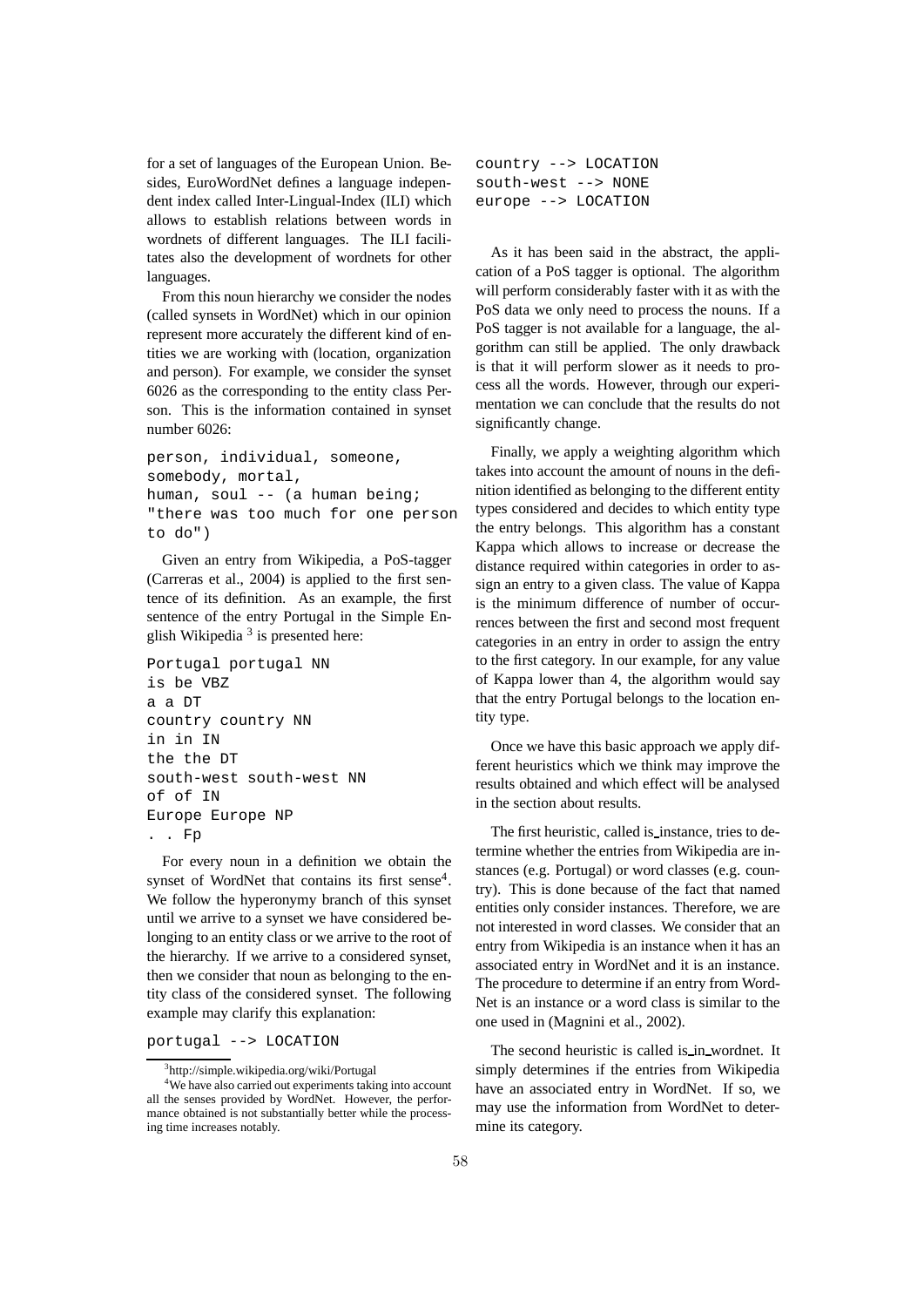#### **3 Experiments and results**

We have tested our approach by applying it to 3517 entries of the Simple English Wikipedia which were randomly selected. Thus, these entries have been manually tagged with the expected entity category<sup>5</sup>. The distribution by entity classes can be seen in table 1:

As it can be seen in table 1, the amount of entities of the categories Person and Location are balanced but this is not the case for the type Organization. There are very few instances of this type. This is understandable as in an encyclopedia locations and people are defined but this is not the usual case for organizations.

According to what was said in section 2, we considered the heuristics explained there by carrying out two experiments. In the first one we applied the is instance heuristic. The second experiment considers the two heuristics explained in section 2 (is instance and is in wordnet). We do not present results without the first heuristic as through our experimentation it proved to increase both recall and precision for every entity category.

For each experiment we considered two values of a constant Kappa which is used in our algorithm. The values are 0 and 2 as through experimentation we found these are the values which provide the highest recall and the highest precision, respectively. Results for the first experiment can be seen in table 2 and results for the second experiment in table 3.

As it can be seen in these tables, the best recall for all classes is obtained in experiment 2 with Kappa 0 (table 3) while the best precision is obtained in experiment 1 with Kappa 2 (table 2).

The results both for location and person categories are in our opinion good enough to the purpose of building and maintaining good quality gazetteers after a manual supervision. However, the results obtained for the organization class are very low. This is mainly due to the fact of the high interaction between this category and location combined with the practically absence of traditional entities of the organization type such as companies. This interaction can be seen in the indepth results which presentation follows.

In order to clarify these results, we present more in-depth data in tables 4 and 5. These tables present an error analysis, showing the false positives, false negatives, true positives and true negatives among all the categories for the configuration that provides the highest recall (experiment 2 with Kappa 0) and for the one that provides the highest precision (experiment 1 with Kappa 2).

In tables 4 and 5 we can see that the interactions within classes (occurrences tagged as belonging to one class but NONE and guessed as belonging to other different class but NONE) is low. The only case in which it is significant is between location and organization. In table 5 we can see that 12 entities tagged as organization are classified as LOC while 20 tagged as organization are guessed with the correct type. Following with these, 5 entities tagged as location where classified as organization. This is due to the fact that countries and related entities such as "European Union" can be considered both as organizations or locations depending on their role in a text.

# **4 Conclusions**

We have presented a method to automatically create and maintain entity gazetteers using as resources an encyclopedia, a noun hierarchy and, optionally, a PoS tagger. The method proves to be helpful for these tasks as it facilitates the creation and maintenance of this kind of resources.

In our opinion, the principal drawback of our system is that it has a low precision for the configuration for which it obtains an acceptable value of recall. Therefore, the automatically created gazetteers need to pass a step of manual supervision in order to have a good quality.

On the positive side, we can conclude that our method is helpful as it takes less time to automatically create gazetteers with our method and after that to supervise them than to create that dictionaries from scratch. Moreover, the updating of the gazetteers is straightforward; just by executing the procedure, the new entries in Wikipedia (the entries that did not exist at the time the procedure was performed the last time) would be analysed and from these set, the ones detected as entities would be added to the corresponding gazetteers.

Another important fact is that the method has a high degree of language independence; in order to apply this approach to a new language, we need a version of Wikipedia and WordNet for that language, but the algorithm and the process does not change. Therefore, we think that our method can be useful for the creation of gazetteers for lan-

 $5$ This data is available for research at http://www. dlsi.ua.es/˜atoral/index.html\#resources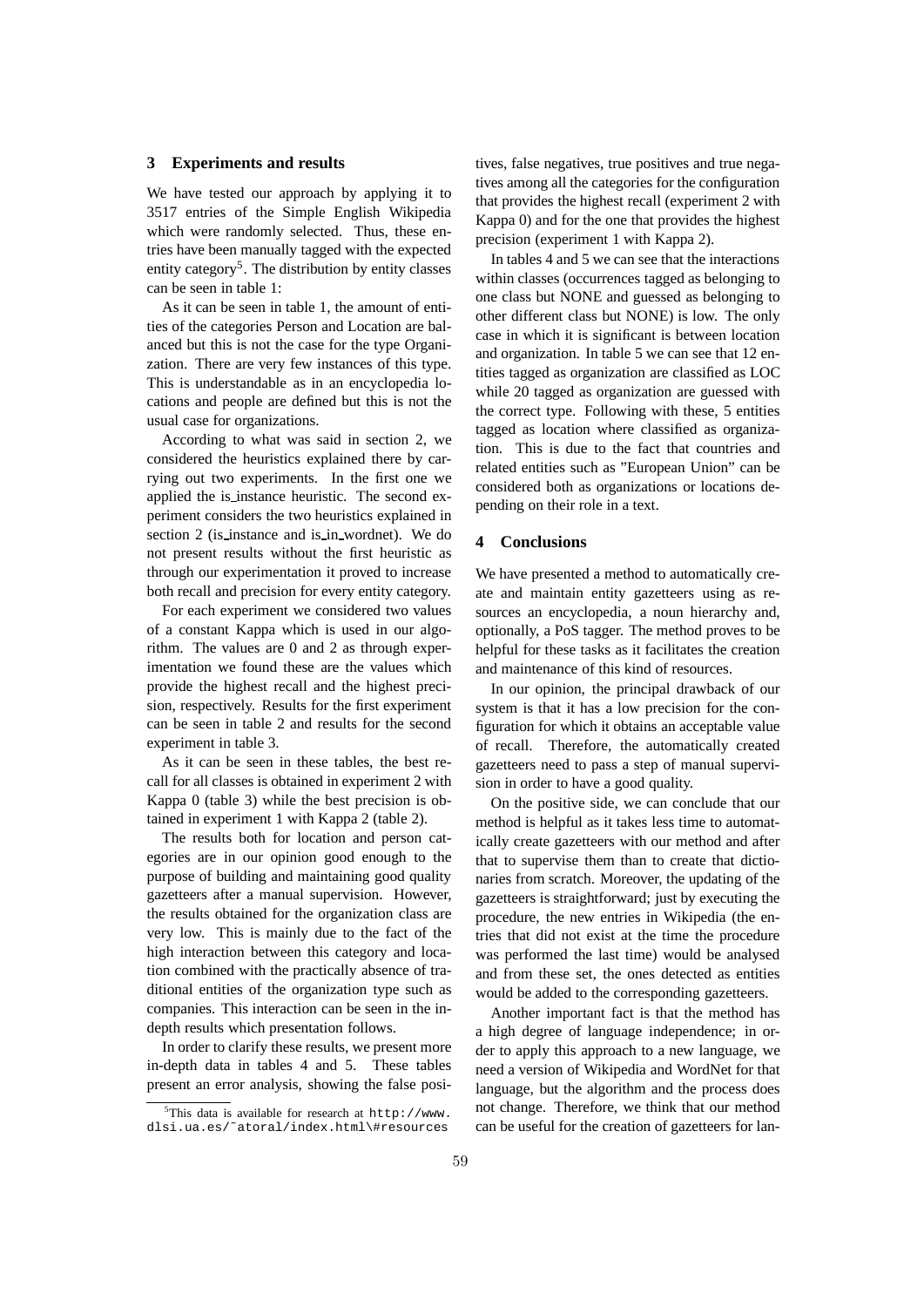| <b>Entity type</b> | <b>Number of instances</b> | <b>Percentage</b> |
|--------------------|----------------------------|-------------------|
| <b>NONE</b>        | 2822                       |                   |
| <b>LOC</b>         | 404                        | 58                |
| <b>ORG</b>         | 55                         |                   |
| PER                | 236                        | 31                |

Table 1: Distribution by entity classes

| k | LOC   |       | ORG                 |                         |      | <b>PER</b>             |       |       |                     |
|---|-------|-------|---------------------|-------------------------|------|------------------------|-------|-------|---------------------|
|   | prec  | rec   | ${\bf F}_{\beta=1}$ | <b>prec</b>             | rec  | $\mathbf{F}_{\beta=1}$ | prec  | rec   | ${\bf F}_{\beta=1}$ |
|   | 66.90 |       |                     | $94.55$   78.35   28.57 |      | 18.18 22.22            | 61.07 |       | 68.16               |
|   | 86.74 | 56.68 | 68.56               | 66.66                   | 3.63 | 6.89                   | 86.74 | 30.50 | 45.14               |

Table 2: Experiment 1. Results applying is instance heuristic

| k | <b>LOC</b> |       | <b>ORG</b>                                    |       |       | <b>PER</b>          |       |       |       |
|---|------------|-------|-----------------------------------------------|-------|-------|---------------------|-------|-------|-------|
|   | prec       | rec   | ${\bf F}_{\beta=1}$                           | prec  | rec   | ${\bf F}_{\beta=1}$ | prec  | rec   |       |
|   | 62.88      | 96.03 | 76.00   16.17   20.00   17.88   43.19   84.74 |       |       |                     |       |       | 57.22 |
|   |            | 89.60 | 83.21                                         | 13.95 | 10.90 | 12.24               | 46.10 | 62.71 | 53.14 |

Table 3: Experiment 2. Results applying is instance and is in wordnet heuristics

| <b>Tagged</b> | Guessed     |     |     |     |  |
|---------------|-------------|-----|-----|-----|--|
|               | <b>NONE</b> | LOC | ORG | PER |  |
| <b>NONE</b>   | 2777        | 33  |     |     |  |
| <b>LOC</b>    | 175         | 229 |     |     |  |
| <b>ORG</b>    | 52          |     |     |     |  |
| <b>PER</b>    | 163         |     |     | 72  |  |

Table 4: Results fn-fp (results 1 k=2)

| <b>Tagged</b> | Guessed     |     |     |     |  |
|---------------|-------------|-----|-----|-----|--|
|               | <b>NONE</b> | LOC | ORG | PER |  |
| <b>NONE</b>   | 2220        | 196 | 163 | 243 |  |
| <b>LOC</b>    |             | 387 |     |     |  |
| <b>ORG</b>    | 20          | 12  | 20  | 3   |  |
| <b>PER</b>    | 30          |     |     | 195 |  |

Table 5: Results fn-fp (results 2 k=0)